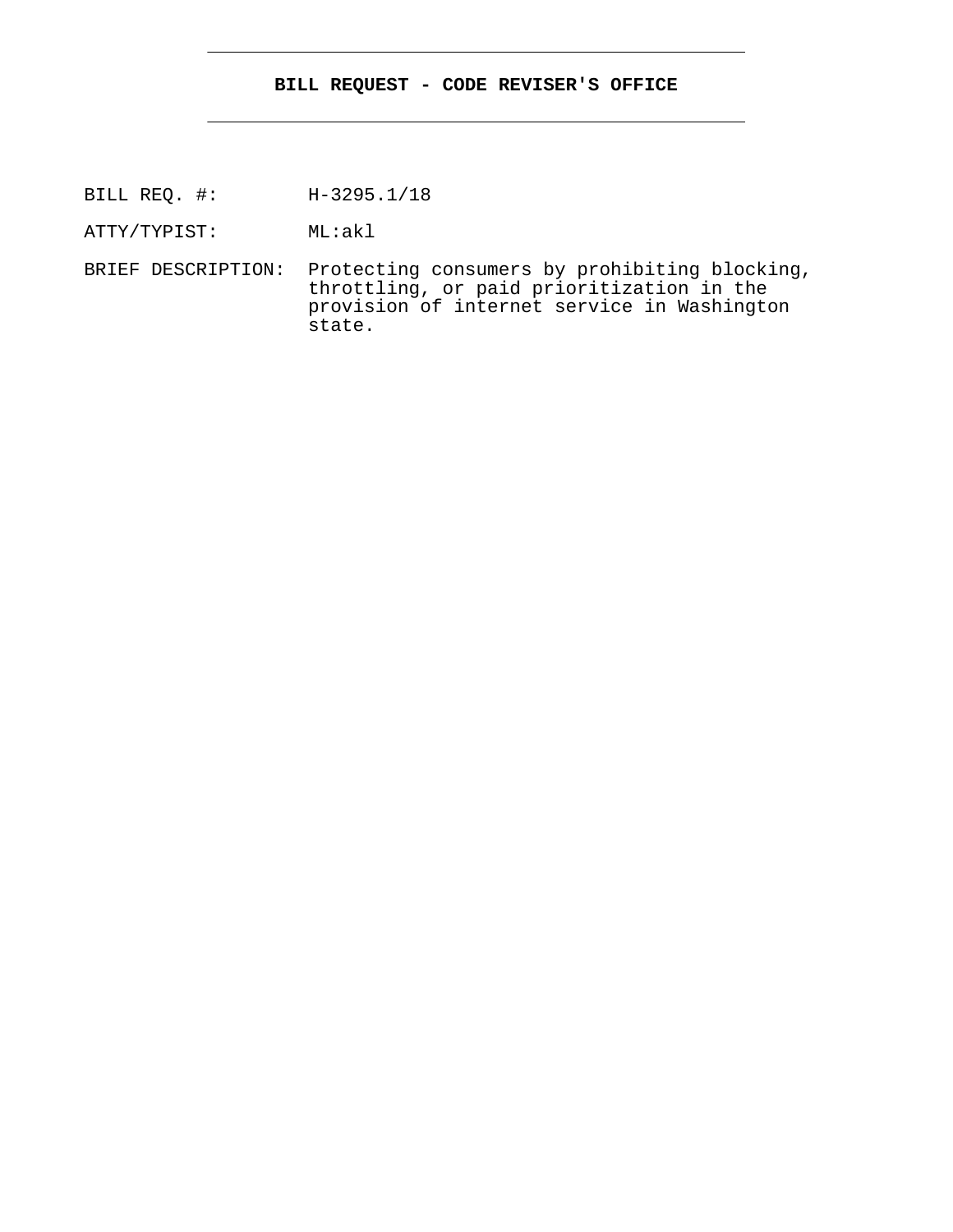AN ACT Relating to protecting consumers by prohibiting blocking, throttling, or paid prioritization in the provision of internet service in Washington state; and adding a new chapter to Title 19 4 RCW.

BE IT ENACTED BY THE LEGISLATURE OF THE STATE OF WASHINGTON:

 NEW SECTION. **Sec. 1.** (1) A person engaged in the provision of broadband internet access service in Washington state, insofar as the person is so engaged, may not:

 (a) Block lawful content, applications, services, or nonharmful 10 devices, subject to reasonable network management;

 (b) Impair or degrade lawful internet traffic on the basis of internet content, application, or service, or use of a nonharmful device, subject to reasonable network management; or

14 (c) Engage in paid prioritization.

 (2) The utilities and transportation commission may waive the prohibition on paid prioritization in subsection (1)(c) of this section only if the petitioner demonstrates that the practice would provide some significant public interest benefit and would not harm the open nature of the internet in Washington state.

 (3) The definitions in this subsection apply throughout this section unless the context clearly requires otherwise.

Code Rev/ML:akl 1 H-3295.1/18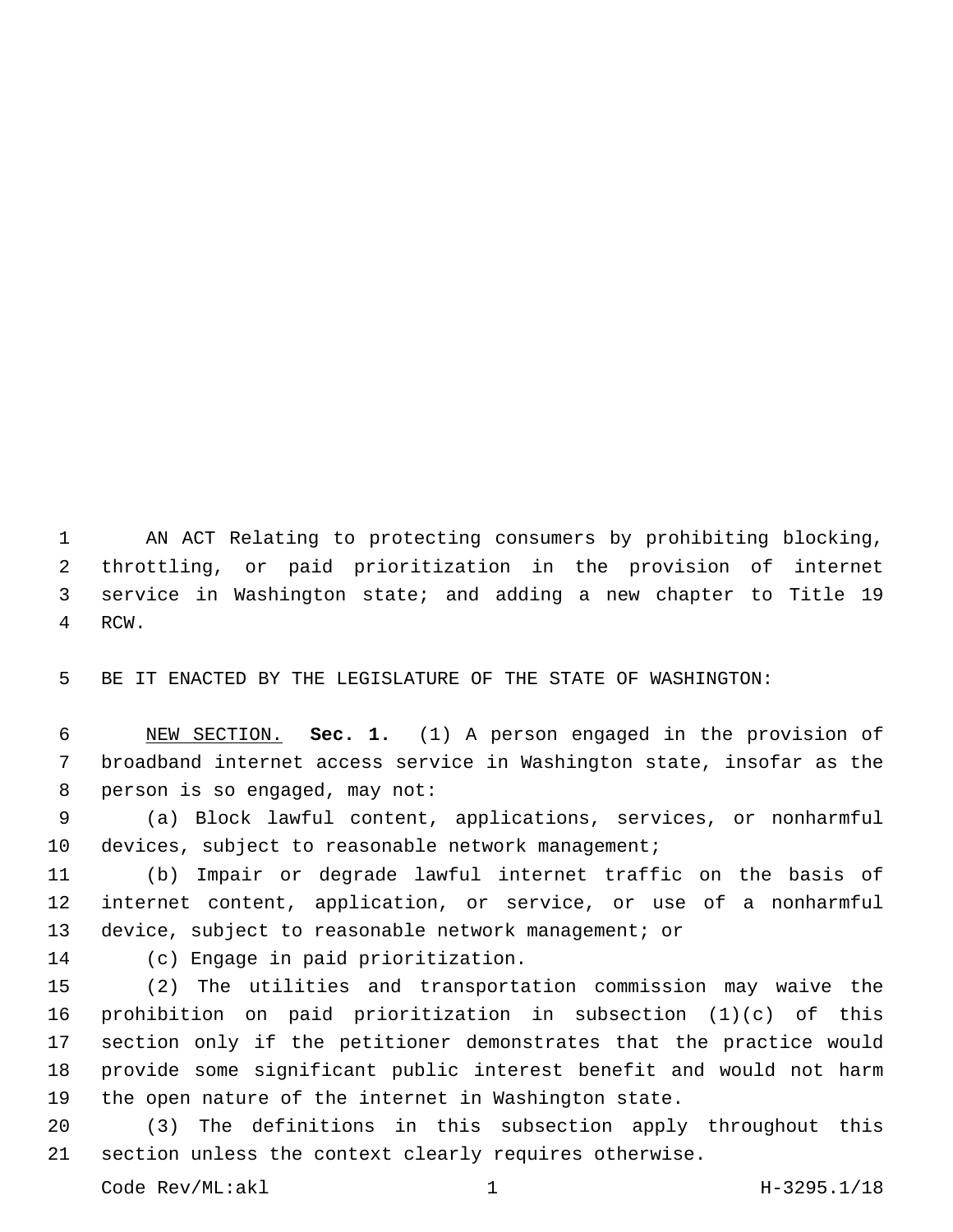(a)(i) "Broadband internet access service" means a mass-market retail service by wire or radio that provides the capability to transmit data to and receive data from all or substantially all internet endpoints, including any capabilities that are incidental to and enable the operation of the communications service, but excluding 6 dial-up internet access service.

 (ii) "Broadband internet access service" also encompasses any service that the federal communications commission finds to be providing a functional equivalent of the service described in (a)(i) of this subsection, or that is used to evade the protections set 11 forth in this section.

 (b) "Paid prioritization" means the management of a broadband provider's network to directly or indirectly favor some traffic over other traffic, including through the use of techniques such as traffic shaping, prioritization, resource reservation, or other forms 16 of preferential traffic management, either:

 (i) In exchange for consideration (monetary or otherwise) from a 18 third party; or

19 (ii) To benefit an affiliated entity.

 (c) "Reasonable network management" means a practice that has a primarily technical network management justification, but does not include other business practices. A network management practice is reasonable if it is primarily used for and tailored to achieving a legitimate network management purpose, taking into account the particular network architecture and technology of the broadband 26 internet access service.

 NEW SECTION. **Sec. 2.** (1) The legislature finds that the practices covered by this chapter are matters vitally affecting the public interest for the purpose of applying the consumer protection act, chapter 19.86 RCW. A violation of this chapter is not reasonable in relation to the development and preservation of business and is an unfair or deceptive act in trade or commerce and an unfair method of competition for the purpose of applying the consumer protection act, chapter 19.86 RCW.

 (2) This chapter may be enforced solely by the attorney general under the consumer protection act, chapter 19.86 RCW.

 NEW SECTION. **Sec. 3.** The internet consumer access account is created in the state treasury. All receipts from recoveries by the Code Rev/ML:akl 2 H-3295.1/18